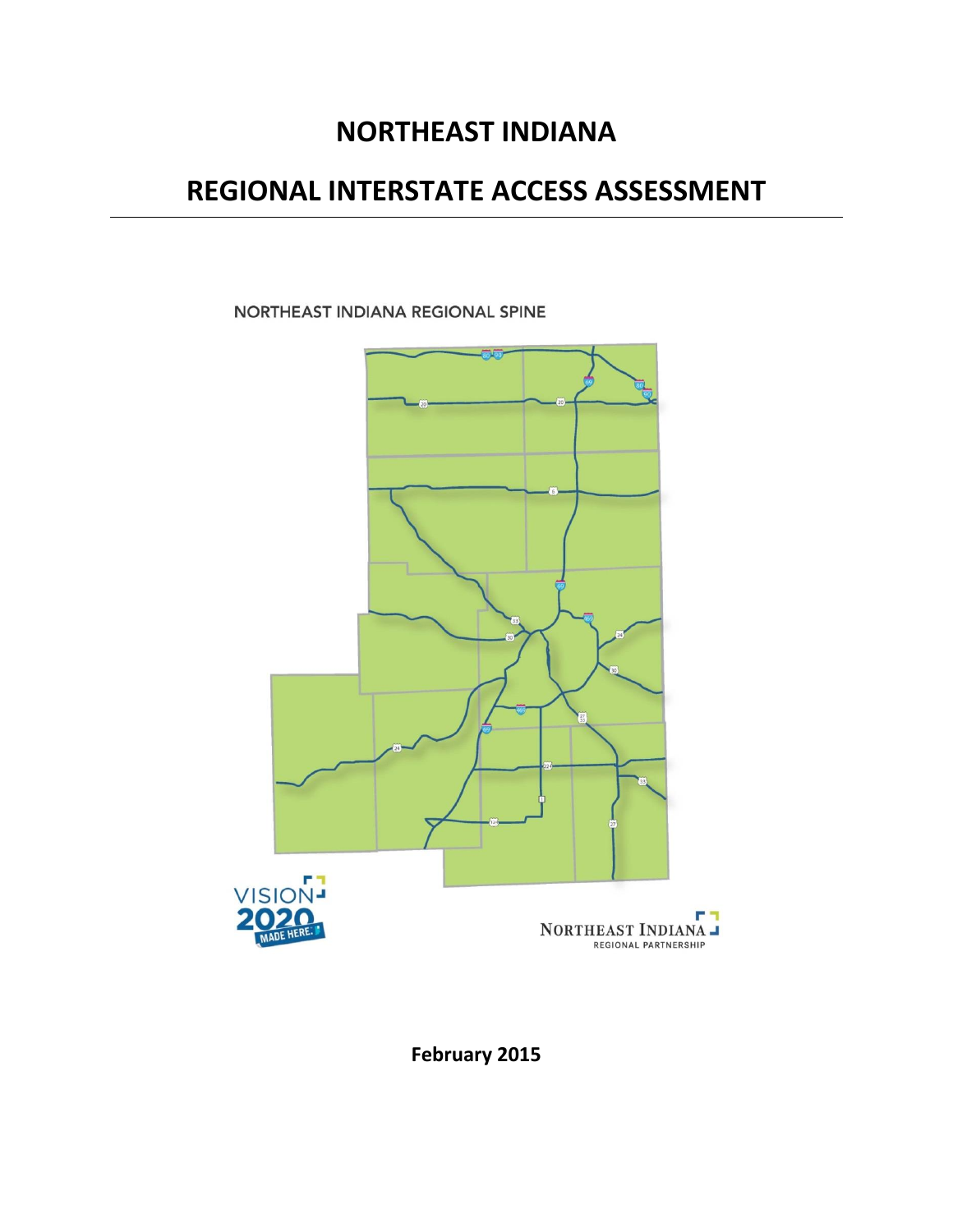# **NORTHEAST INDIANA**

## **REGIONAL INTERSTATE ACCESS ASSESSMENT**

## **LEDO COUNCIL**

Larry Macklin, Adams County Economic Development Corporation John Urbahns, Greater Fort Wayne Inc. Ken McCrory, DeKalb County Economic Development Partnership, Inc. Mark Wickersham, Huntington County Economic Development Rick Sherck, Noble County Economic Development Corporation David Koenig, Steuben County Economic Development Corporation Bill Konyha, Economic Development Group of Wabash County Tim Ehlerding, Wells County Economic Development Keith Gillenwater, LaGrange County Economic Development Corporation Alan Tio, Whitley County Economic Development Corporation

### **VISION 2020 INTRASTRUCTURE TASK FORCE CONTRIBUTING MEMBERS**

Mark Wickersham, Huntington County Economic Development David Koenig, Steuben County Economic Development Corporation Tim Ehlerding, Wells County Economic Development Alan Tio, Whitley County Economic Development Corporation Dan Avery, Northeastern Indiana Regional Coordinating Council Jessica Grossman, Region III-A David Gee, Region III-A Dave Schaefer, Region III-A Gene Donaghy, Northeastern REMC Mayor Norm Yoder, City of Auburn Ellen Cutter, IPFW Community Research Institute Andy Brooks, Brooks Construction Co., Inc. Jac Price, Lagrange County Commissioner

### **ADDITIONAL CONTRIBUTORS**

John Sampson, Northeast Indiana Regional Partnership Amy Hesting, Northeast Indiana Regional Partnership Vince Buchanan, Regional Chamber of Northeast Indiana Jason Kaiser, Indiana Department of Transportation Ashley Wierzbinski, IPFW Community Research Institute

### **PREPARED BY**

Kristi Sturtz, AICP, Sturtz Public Management Group, LLC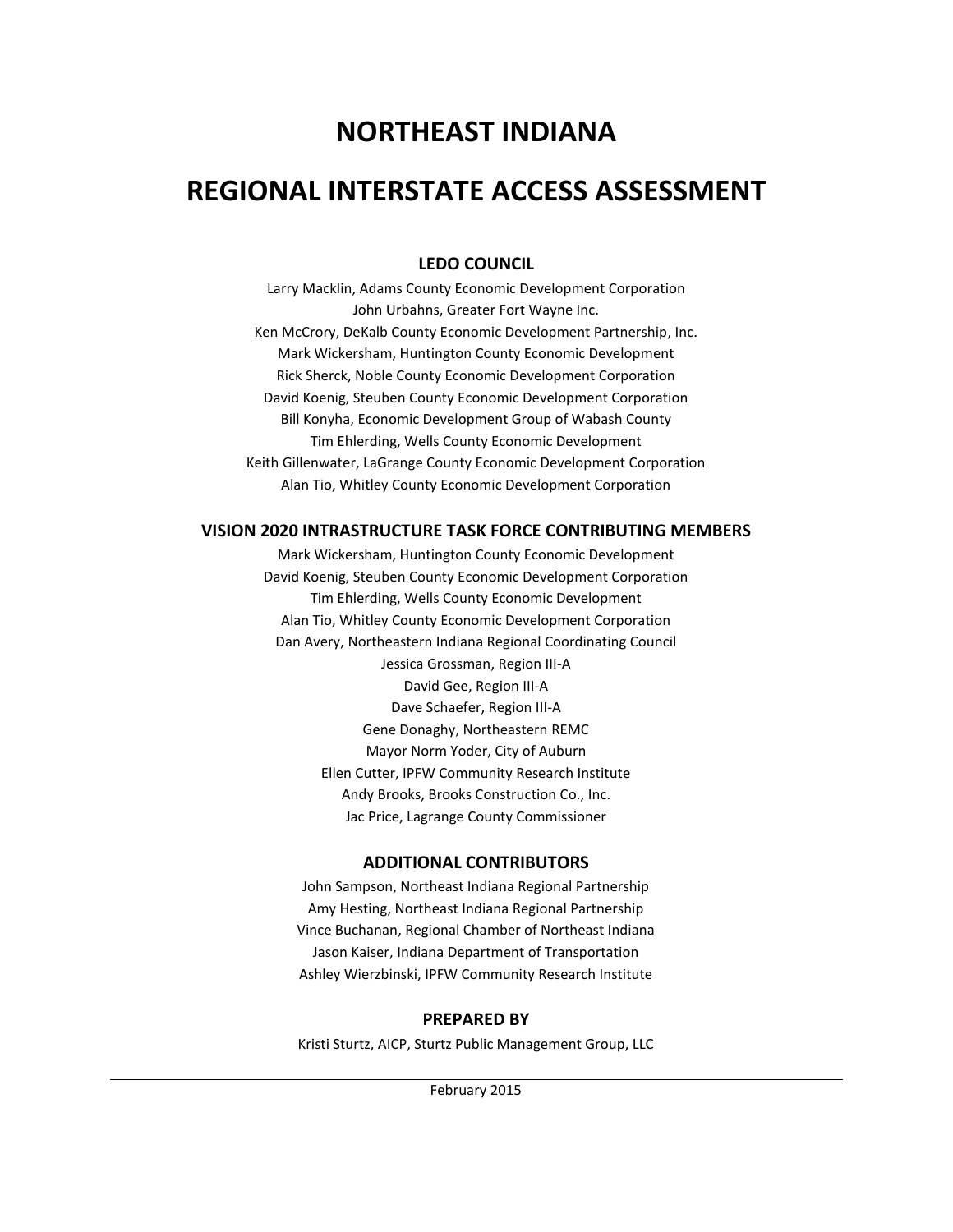#### **Introduction**

The Northeast Indiana Regional Interstate Assessment (2015) is the culmination of collaborative work conducted by the Northeast Indiana LEDO Council (LEDO Council) as supported by the Northeast Indiana Vision 2020 Infrastructure Task Force (Infrastructure Task Force) and administered by the Northeast Indiana Regional Partnership (NEIRP). Sturtz Public Management Group was contracted with in the spring of 2014 to work with each of the Local Economic Development Organizations (LEDOs) that represent the ten counties throughout the Northeast Indiana region to identify a list of potential interstate projects and complete Economic Development Impact Profiles (EDIPs) for these projects. The Infrastructure Task Force developed and recommended to the LEDO Council qualification metrics by which to judge the economic impact that these proposed projects could have on the region. The LEDO Council then met to score the EDIPS using the qualification metrics which encompass both objective and subjective criteria. The results of this discussion thereby resulted in a tiering of projects that then could be used by the region to advocate for further study and funding.

#### **Historical Overview**

The Regional Interstate Access Initiative originated in 2011 after an exchange trip for regional leaders to Denver planted a seed in the minds of participants that "Great cities have great transportation systems." With this mantra to push progress, regional interstate accessibility came to the forefront of Vision 2020 priorities to be considered.

In 2012, the NEIRP worked with the Northeast Indiana Regional Chamber to build a list of pending projects at the local, regional and state level to establish a centralized list to lobby from. This list was generated in large part, from individual interviews with LEDOs conducted by the Northeastern Indiana Regional Coordinating Council (NIRCC) and Region IIIA as part of a previous Comprehensive Economic Development Strategy (CEDS) process.

In 2013, Vision 2020 convened an Infrastructure Taskforce around the Regional Interstate Access priority. Taskforce members came from many backgrounds, including LEDO representation, private business, local government, regional planning agencies and the Indiana Department of Transportation. The taskforce worked together to develop the Regional Spine Map, a specialized map that identifies the key transportation arteries both in and out of Northeast Indiana (see page ii). These roads, primarily interstate, were based on freight traffic volume. In addition, the taskforce created a tool to evaluate the economic development impact of potential transportation projects. This tool was established to measure the economic impact of infrastructure projects throughout Northeast Indiana.

In 2014, thirteen specific roadway transportations projects were selected to receive EDIPs (see page iii). This list includes projects that qualify for EDIP review based on *required selection criteria that projects be connected to the Regional Spine for the purpose of movement of freight*. Collectively, projects impact each county in the region and most impact more than one county. This list was developed from the previous NIRCC and Region IIIA LEDO interviews and was modified as desired by the LEDOs within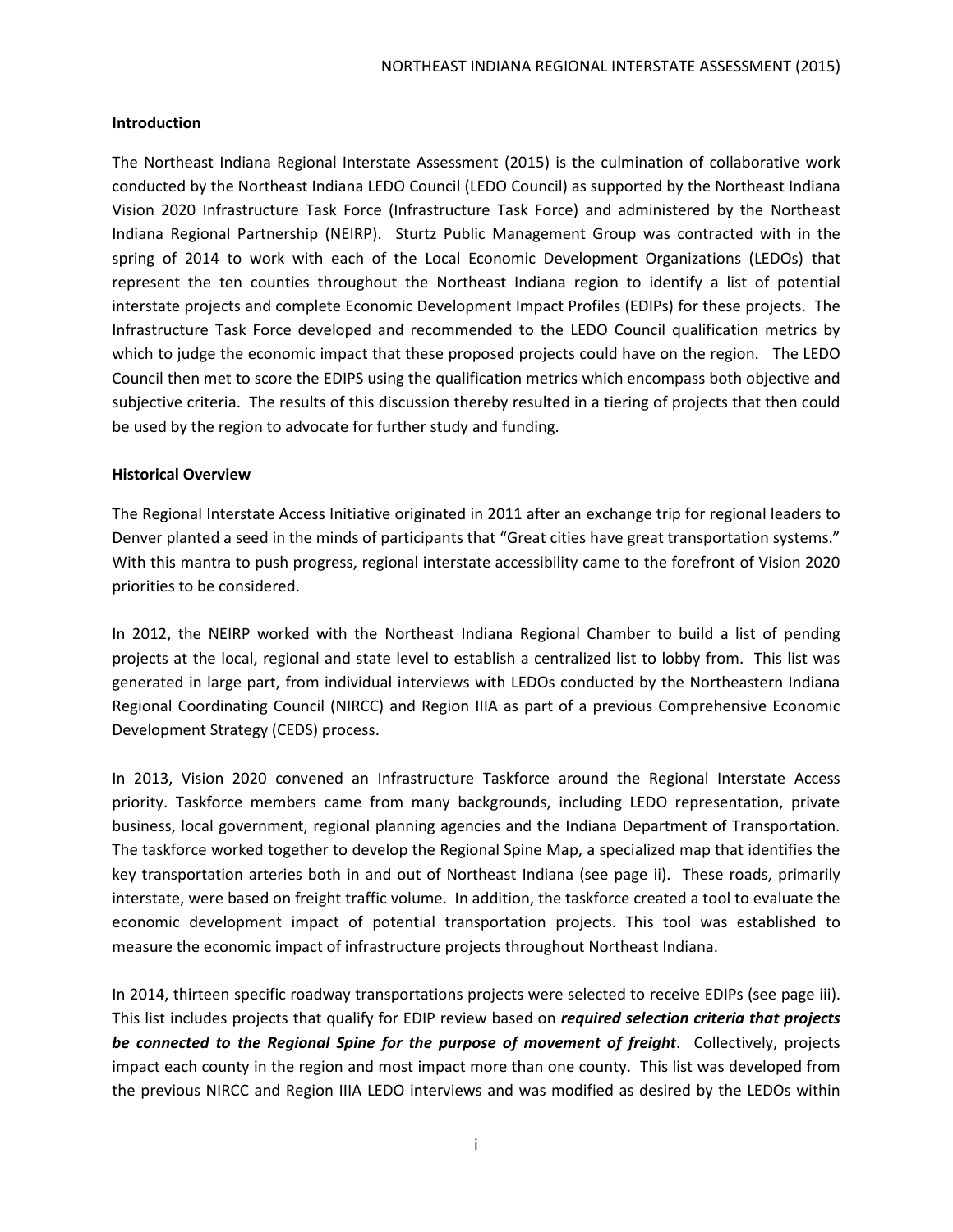each county that the projects are located in. Throughout the summer and fall of 2014, EDIPs were developed for each of the projects in coordination with the LEDOs. Each of these completed EDIPS has been provided in this assessment. Please Note: This project list is not all inclusive. Additional EDIPs can be reviewed and added to the assessment as determined to be necessary.



## NORTHEAST INDIANA REGIONAL SPINE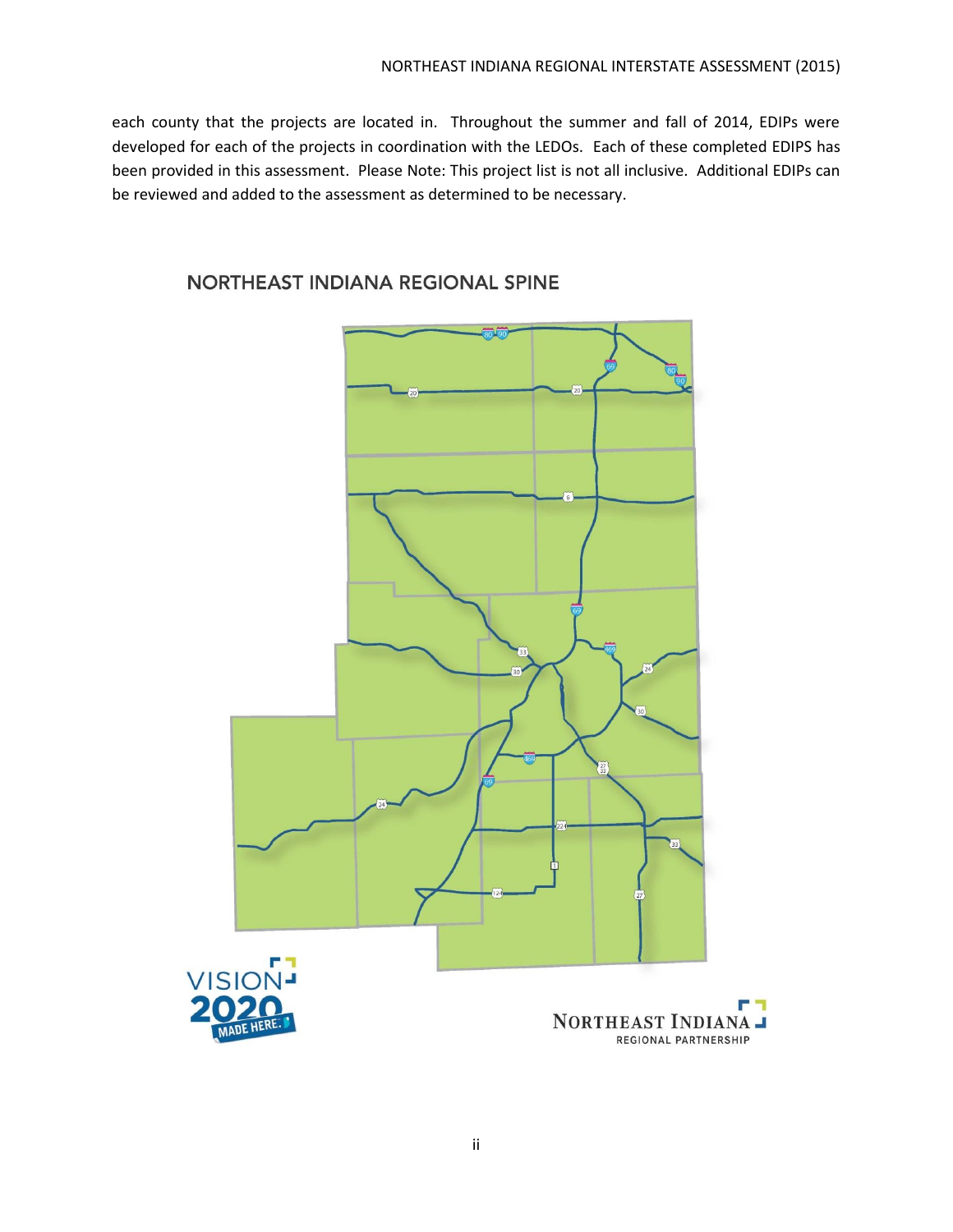## **Northeast Indiana Regional Interstate Access Project List**

| Project                                          | Location                                                                                                          | <b>Project Location</b><br>(Northeast Indiana Counties) | <b>Project Location</b><br>(Counties Outside of<br>Region) | Regional<br>Spine<br>Connectivity |
|--------------------------------------------------|-------------------------------------------------------------------------------------------------------------------|---------------------------------------------------------|------------------------------------------------------------|-----------------------------------|
| State Route 124                                  | I-69 Interchange to State Route 116                                                                               | Huntington, Wells                                       | None                                                       | Yes                               |
| U.S. Highway 6                                   | State Route 19 (Nappanee) to I-69                                                                                 | DeKalb, Noble                                           | Elkhart                                                    | Yes                               |
| U.S. Highway 27                                  | Monroe to I-70 (Richmond)                                                                                         | Adams                                                   | Jay, Randolph, Wayne                                       | Yes                               |
| U.S. Highway 30                                  | State Route 49/Illiana Highway<br>(Chicago) to Indiana/Ohio line with a<br>break through Ft. Wayne around 469     | Allen, Whitley                                          | Kosciusko, Marshall,<br>Starke, LaPorte, Porter            | Yes                               |
| U.S. Highway 33                                  | Elkhart, IN to Indiana/Ohio line                                                                                  | Adams, Allen, Noble, Whitley                            | Elkhart                                                    | Yes                               |
| State Route 5                                    | Interstate 80/90 to State Route 6                                                                                 | Lagrange, Noble                                         | None                                                       | Yes                               |
| State Route 8                                    | State Route 3 to DeKalb County Road<br>15                                                                         | Noble, DeKalb                                           | None                                                       | Yes                               |
| <b>State Route</b><br>9/U.S. 20/State<br>Route 3 | Michigan line along State Route 9 to<br>U.S. 20, along U.S. 20 to State Route<br>3, along State Route 3 to U.S. 6 | Lagrange, Noble                                         | None                                                       | Yes                               |
| State Route 9                                    | U. S. 30 (Columbia City) to U.S. 24<br>(Huntington)                                                               | Huntington, Whitley                                     | None                                                       | Yes                               |
| State Route 205,<br>DeKalb County<br>Road 56     | State Route 9 to I-69                                                                                             | Whitley, Allen, Noble, DeKalb                           | None                                                       | Yes                               |
| U.S. Highway 224                                 | I-69 to U.S. 27                                                                                                   | Huntington, Wells, Adams                                | None                                                       | Yes                               |
| State Route 327                                  | Interchange with Interstate 80/90<br>and along S.R. 327 from the Michigan<br>line to State Road 120               | Steuben                                                 | Branch                                                     | Yes                               |
| Wabash County<br>Road 500 E.                     | Improvements from U.S. 24 to State<br>Road 114                                                                    | Wabash                                                  | None                                                       | Yes                               |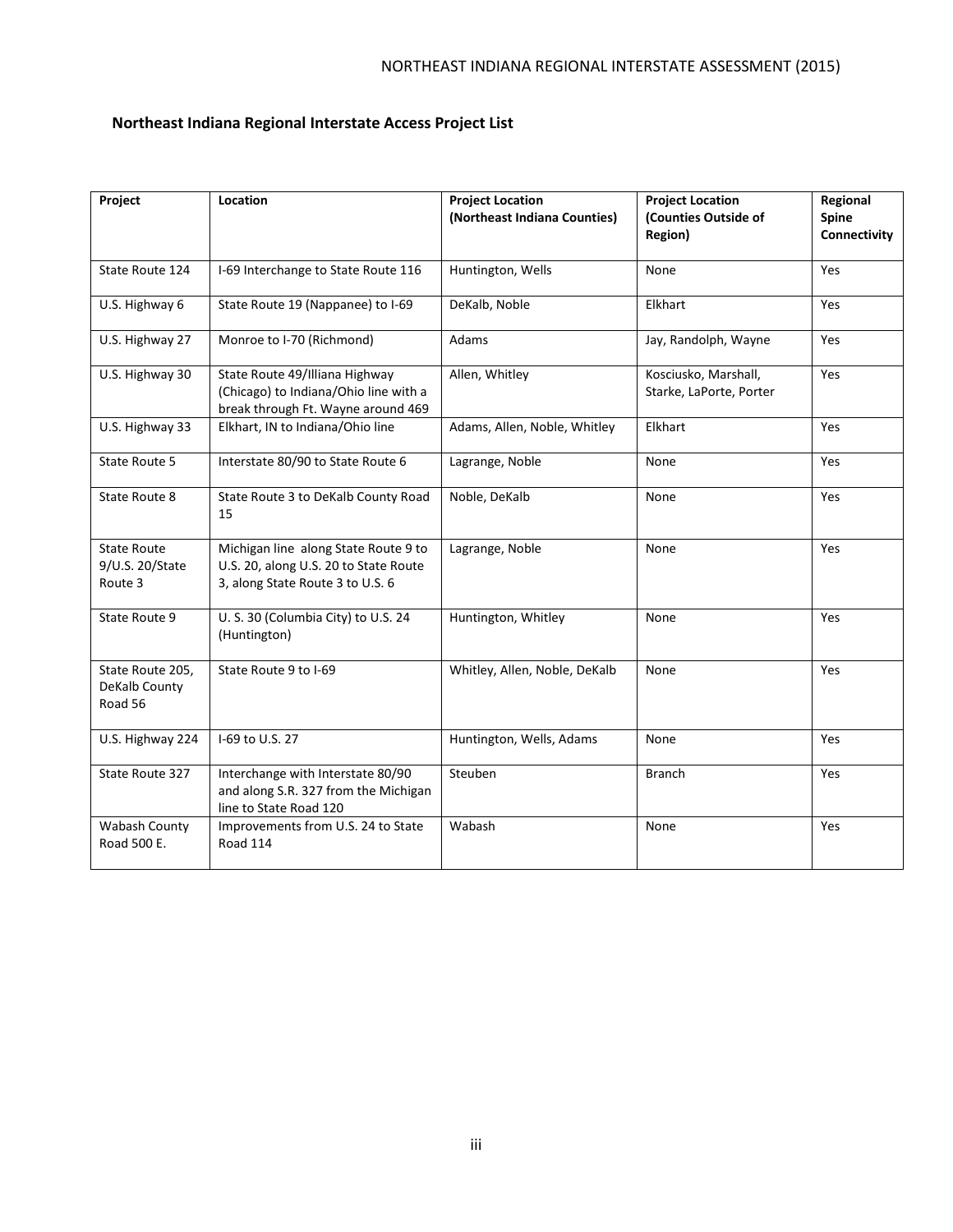#### **EDIP Methodology**

Certain methods were established by Sturtz Public Management Group in consultation with LEDOs and the Infrastructure Task Force throughout the process of completing the EDIPs to help ensure the consistency and credibility of information collected. An explanation of information collection methods include:

- 1. Meetings were conducted with each LEDO to discuss projects in their counties and to request data elements.
- 2. Projects were classified as follows:

| LOCAL: I  | The project affects only one county in Northeast Indiana                  |
|-----------|---------------------------------------------------------------------------|
| REGIONAL: | The project affects two or more counties in Northeast Indiana             |
| STATE:    | The project encompasses counties both inside and outside of the Northeast |
|           | Indiana Region                                                            |

- 3. Traffic Counts along projects were obtained from the Northeastern Regional Coordinating Council (NIRCC) and Region IIIA as collected by these agencies and/or the Indiana Department of Transportation (INDOT)
- 4. Mapping, approximation of project length, and determination of the location of highways within the project study area was developed through the use of Google Earth software.
- 5. Project champions included holders of executive office for each local jurisdiction impacted by the project and the LEDOs in each county in which the project is located as well as others requested to be included.
- 6. Lead contacts are LEDOs that have shown the strongest interest in the project.
- 7. For projects that are part of larger corridor improvements outside of the region, the assessment focused on the Northeast Indiana portion of the project.
- 8. Project budgets were estimated as follows:

\$5 million per mile for 2 lane roadway construction improvements \$10 million per mile for 4 lane roadway construction improvements \$6 million per mile for 2 lane heavy highway roadway construction improvement \$12 million per mile for 4 lane heavy highway roadway construction improvement \$15 million per interstate interchange \$20 million per toll road interchange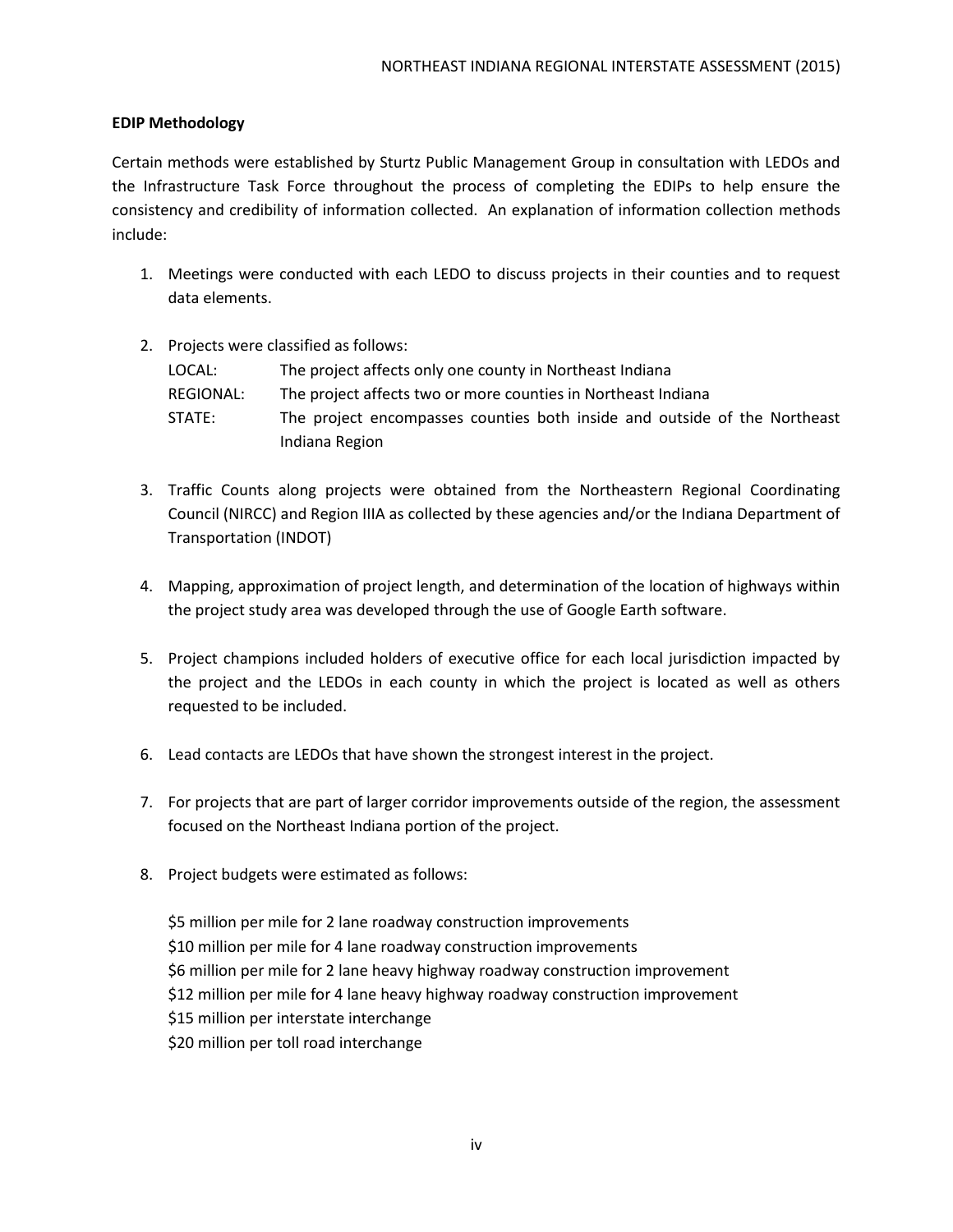Because we do not know in detail the particular issues associated with any of these projects, costs were estimated based on recommendations from the Northeastern Indiana Regional Coordinating Council as an average for type of project and accounts for all aspects of project development, design, land acquisition and construction. It is expected that in addition to widening and shoulder improvements of existing roadways, that roads will need reconstructed, since they likely have not been constructed to carry large truck traffic originally. In addition, based on the age of the roadways, the right of way may have never actually been purchased and recorded, but rather is on an easement. This will require INDOT to procure what is perceived to be existing right of way in addition to any land needed for shoulders, turn lanes, utility relocations, etc.

- 9. The timeline was established through communication with LEDOs.
- 10. Regional spine impact, project approach, anecdotal evidence, potential negative results, and public input was developed through conversations with LEDOs, the Infrastructure Task Force and interviews with industries along the corridors and directed by LEDOs.
- 11. A 10 mile perimeter study area was established for each of the corridors to evaluation proximity to highways/interstates/existing companies and sites for future development.
- 12. The existing company data was developed by IPFW's Community Research Institute (CRI). Existing company data within the 10 mile perimeter study area was pulled from LexisNexis Academic and then was mapped using MapPoint 2013 to make sure that the companies fall within the ten mile boundary. If information for the companies that are being highlighted was not available, then Reference USA was used to fill in the gaps for those companies. The CRI database was also used to update any employment numbers for those highlighted companies if the information is available. Payroll for companies is not available from any of the databases whereas revenue is available. It should be noted that employment and revenue information was not available for every company.
- 13. Sites being marketed for future development were identified through research on each of the LEDO websites and through individual discussion with LEDOs.
- 14. A list of those that need to support the project was developed in consultation with LEDOs and through a consistent review of Business & Industry, Economic Development, Elected Officials, Government/Quasi-Government Agencies.
- 15. Next steps seemed to consistently include more detailed planning. Given that this is the first time the assessment was conducted, this may change over time.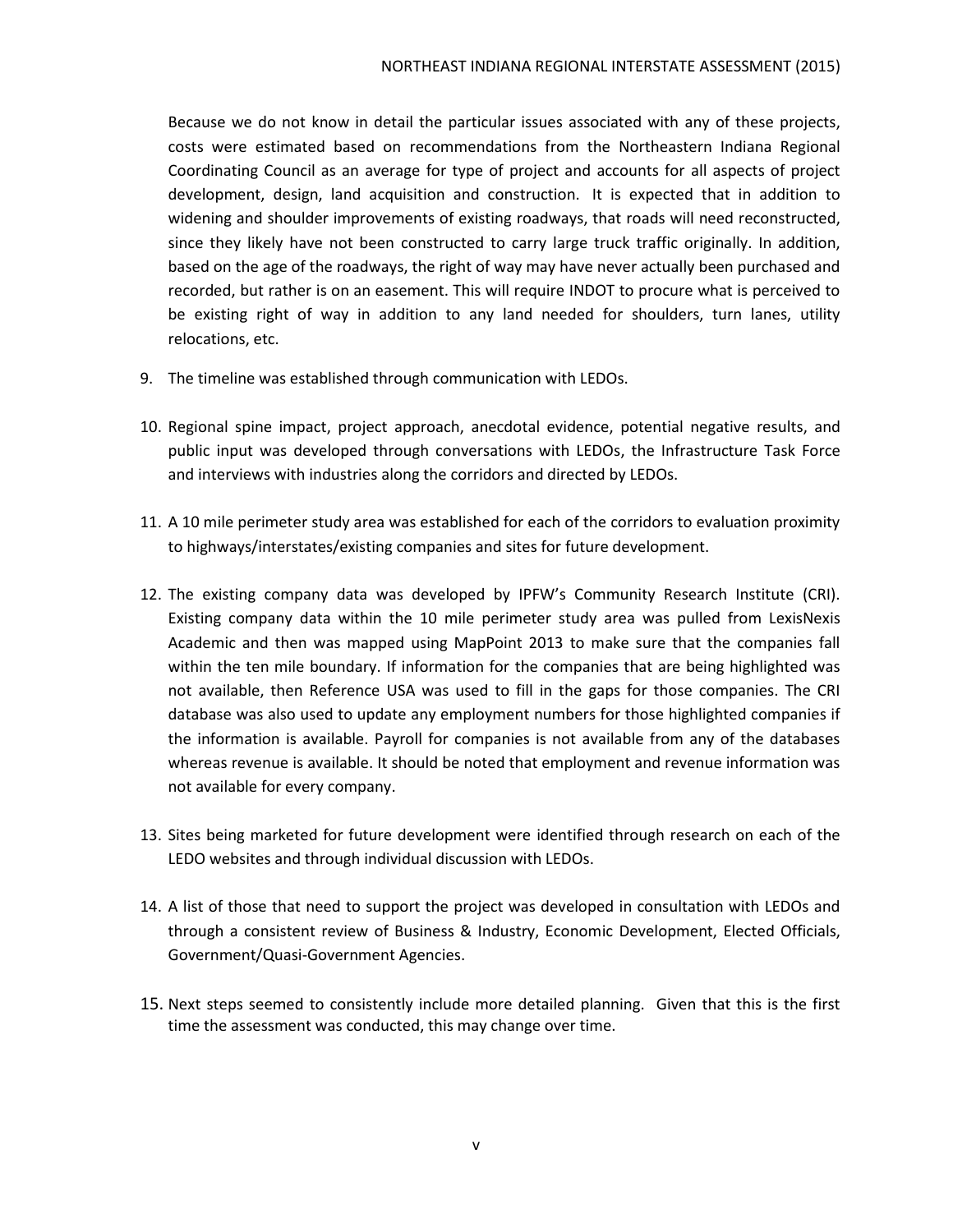#### **Qualification Metrics**

The qualification guidance details the assessment categories and criteria presented for proposed regional interstate access projects in Northeast Indiana. This was developed by the Regional Interstate Task Force for use by the LEDO Council as so desired to use as a tool when assessing projects.

The scoring criteria presented below are divided into four categories: Location (15 points), Economic Impact (20 points), Feasibility (10 points), and Other Considerations (20 points). The first three categories are developed to be scored based on objective measures. The fourth category (Other) is more subjective and depends more on intuitive judgment.

| <b>Categories</b>                                                                                                | <b>Criteria</b> | 5 Points                                                                                                                                                                                                | 3 Points                                                                                                                                                                                                          | 1 Point                                                                                                                                                                                                          |
|------------------------------------------------------------------------------------------------------------------|-----------------|---------------------------------------------------------------------------------------------------------------------------------------------------------------------------------------------------------|-------------------------------------------------------------------------------------------------------------------------------------------------------------------------------------------------------------------|------------------------------------------------------------------------------------------------------------------------------------------------------------------------------------------------------------------|
| <b>Location</b><br>(Up to 15 points)                                                                             | A               | Project is located on the<br>regional spine and includes<br>improvements to more than<br>one spine<br>roadway/interchange (not<br>including standard<br>intersection improvements).                     | Project is located on the<br>regional spine.                                                                                                                                                                      | Project is not located<br>on the regional spine.                                                                                                                                                                 |
|                                                                                                                  | B               | Project is connected to 5 or<br>more spine corridors.                                                                                                                                                   | Project is connected to 2-<br>4 spine corridors.                                                                                                                                                                  | Project is connected to<br>0-1 spine corridors.                                                                                                                                                                  |
|                                                                                                                  | $\mathsf{C}$    | Ten or more spine or non-<br>spine state/US highways are<br>located within a ten mile<br>perimeter of the proposed<br>project.                                                                          | Between 5-9 spine or<br>non-spine state/US<br>highways are located<br>within a ten mile<br>perimeter of the<br>proposed project.                                                                                  | Between 0-4 spine or<br>non-spine state/US<br>highways are located<br>within a ten mile<br>perimeter of the<br>proposed project.                                                                                 |
| <b>Economic Impact</b><br>(Up to 20 points,<br>plus 1 point<br>bonus for each<br>shovel ready site<br>in 10 mile | D               | Total revenue of companies<br>within a 10 mile perimeter of<br>the project is over \$5 billion.                                                                                                         | Total revenue of<br>companies within a 10<br>mile perimeter of the<br>project is between \$2<br>billion & \$5 billion.                                                                                            | Total revenue of<br>companies within a 10<br>mile perimeter of the<br>project is less than \$2<br>billion.                                                                                                       |
| perimeter)                                                                                                       | E               | Total amount of industrial<br>park and industrial site land<br>being actively marketed<br>within a 10 mile perimeter of<br>the project is over 1,000<br>acres. Add I pt. for each<br>shovel ready site. | Total amount of<br>industrial park and<br>industrial site land being<br>actively marketed within<br>a 10 mile perimeter of<br>the project is from 500 to<br>1,000 acres. Add I pt. for<br>each shovel ready site. | Total amount of<br>industrial park and<br>industrial site land<br>being actively marketed<br>within a 10 mile<br>perimeter of the<br>project is less than 500<br>acres. Add I pt. for each<br>shovel ready site. |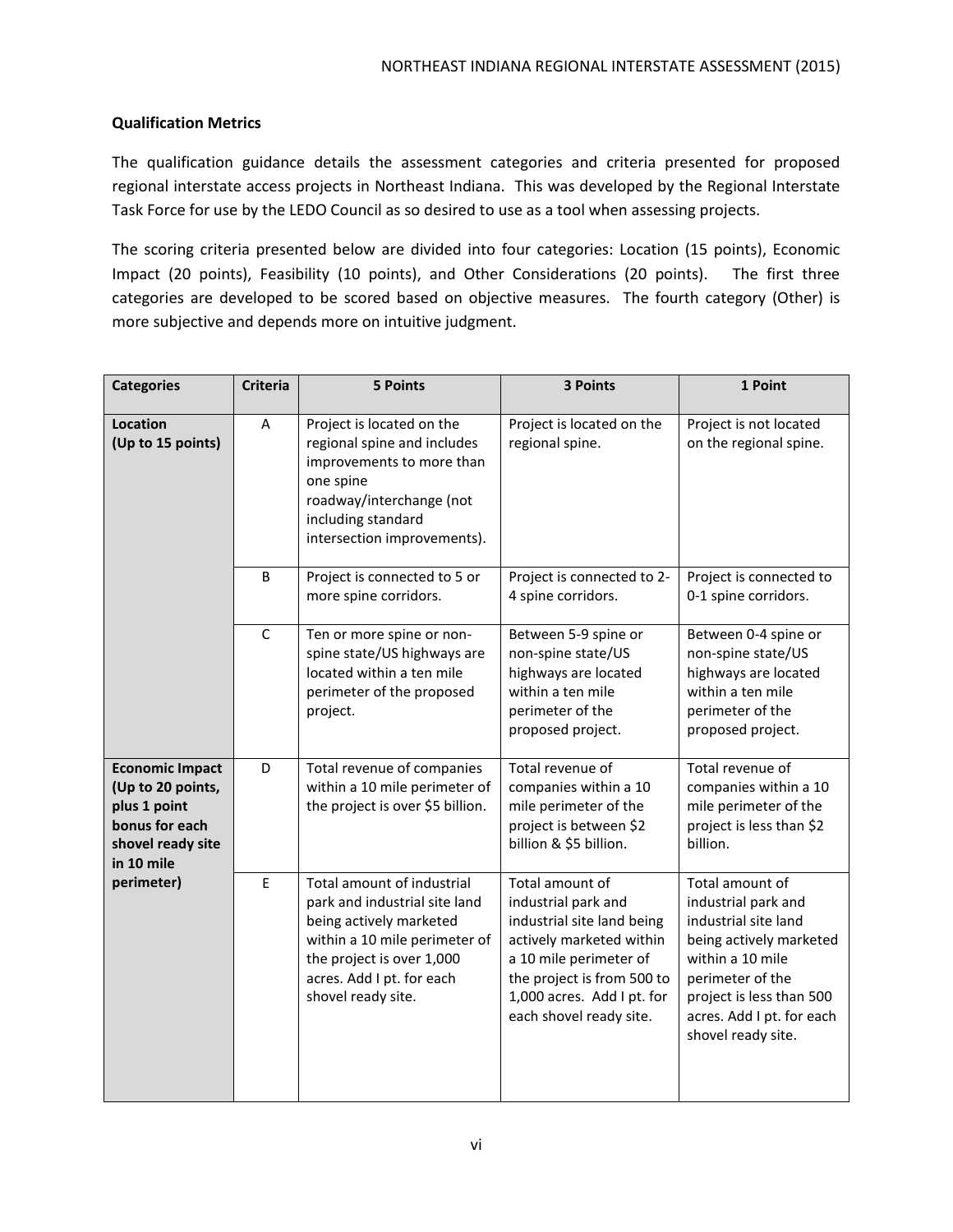| <b>Economic Impact</b><br>(Continued)   | F | Total revenue of companies<br>within a 10 mile perimeter<br>divided by project cost is<br>over 80.                                | Total revenue of<br>companies within a 10<br>mile perimeter divided<br>by project cost is from 40<br>to 80.                | Total revenue of<br>companies within a 10<br>mile perimeter divided<br>by project cost is less<br>than 40. |
|-----------------------------------------|---|-----------------------------------------------------------------------------------------------------------------------------------|----------------------------------------------------------------------------------------------------------------------------|------------------------------------------------------------------------------------------------------------|
|                                         | G | Total average daily<br>commercial truck traffic is<br>over 1,000 along the project<br>area.                                       | Total average daily<br>commercial truck traffic<br>is from 500 to 1,000<br>along the project area.                         | Total average daily<br>commercial truck traffic<br>is less than 500 along<br>the project area.             |
| <b>Feasibility</b><br>(Up to 10 points) | н | Engineering feasibility study<br>is complete, environmental<br>issues and estimated costs<br>identified.                          | <b>Engineering feasibility</b><br>study is underway.<br>Environmental issues and<br>estimated costs will be<br>identified. | <b>Engineering feasibility</b><br>study has not been<br>completed and is not<br>underway.                  |
|                                         |   | A formalized group<br>comprised of public and<br>private sector representation<br>has been established to<br>promote the project. | A group is under<br>development comprised<br>of private and/or public<br>representation to<br>promote the project.         | No organization has<br>occurred.                                                                           |

| <b>Other Considerations</b><br>(Up to 20 points) | Between 1 to 20 Points Based on Considerations Such as Those Listed Below:                                                                                                                                                                                                                                                                                                                                                                                                                                                            |  |  |
|--------------------------------------------------|---------------------------------------------------------------------------------------------------------------------------------------------------------------------------------------------------------------------------------------------------------------------------------------------------------------------------------------------------------------------------------------------------------------------------------------------------------------------------------------------------------------------------------------|--|--|
|                                                  | Is there a big picture impact for the project?<br>$\bullet$<br>Is there anecdotal evidence that the project will positively impact revenue,<br>$\bullet$<br>employment, space occupancy, or import/export traffic?<br>• Will the project reduce congestion, eliminate an existing impediment, or<br>complete a missing link to intermodal or other transportation?<br>Are there obstacles that will complicate the ability of the project to move<br>$\bullet$<br>forward?<br>Are there negative results to the project?<br>$\bullet$ |  |  |

#### **Project Tiering**

On December 17, 2014, LEDO representation from the 10 County Northeast Indiana Region held a Qualification Workshop to review the Economic Development Impact Profiles for each project. Presentations were given by each LEDO regarding the projects within their representative counties. At the conclusion of the workshop, each LEDO gave a subjective score based on "Other Considerations" as established in the qualification metrics. This score was added to the objective score established through the metrics to establish a qualified list of projects.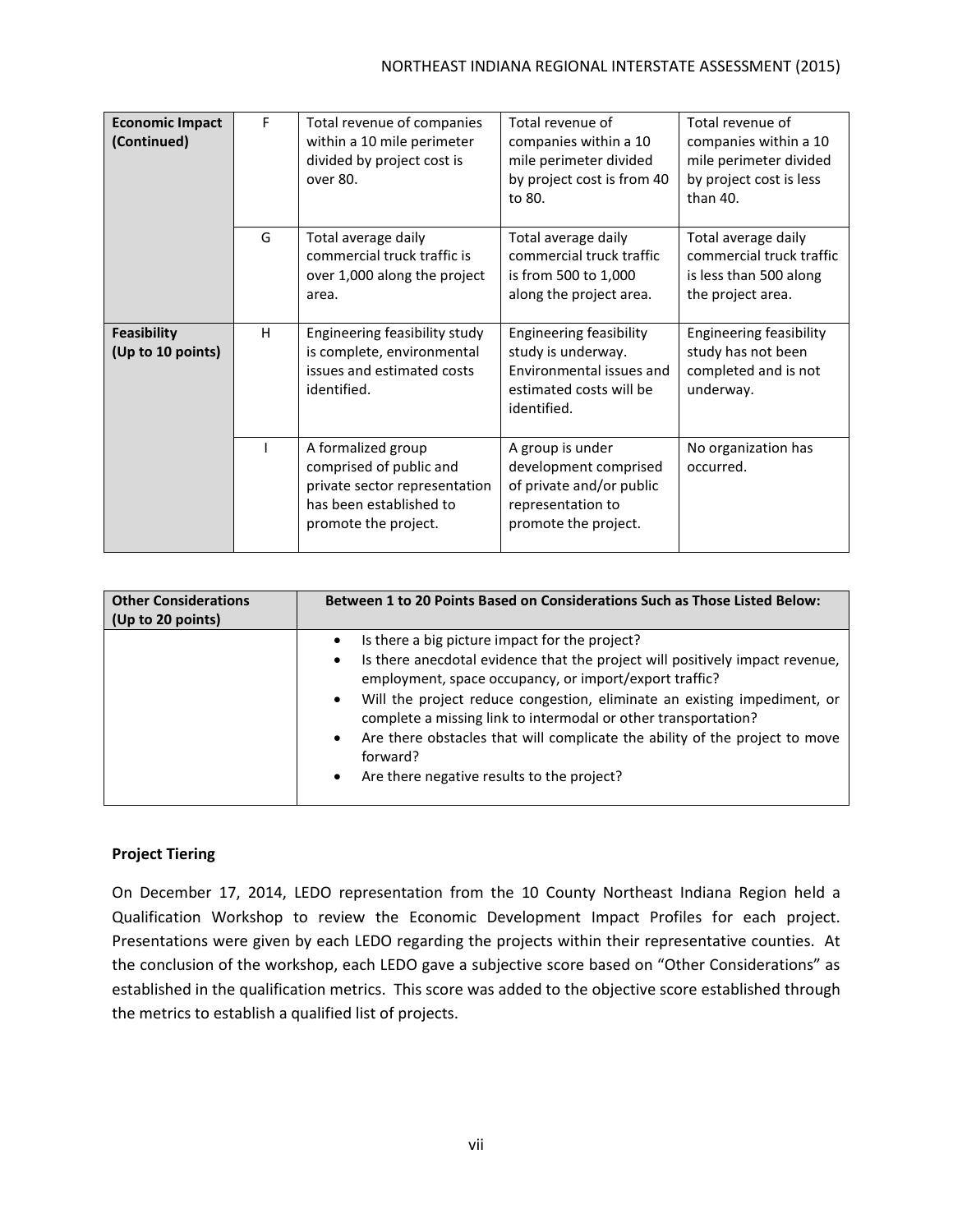| <b>Tier One</b> | <b>Tier Two</b>                                                        | <b>Tier Three</b>                     |
|-----------------|------------------------------------------------------------------------|---------------------------------------|
| U.S. Highway 30 | State Route 5                                                          | State Route 9<br>(Huntington/Whitley) |
| U.S. Highway 33 | U.S. Highway 27                                                        | State Route 205                       |
| U.S. Highway 6  | State Route 124 / Interstate 69<br>Interchange                         | U.S. Highway 224                      |
|                 | State Route 8                                                          | Wabash County Road 500 E.             |
|                 | State Route 327 / Interstate<br>80/90 Interchange                      |                                       |
|                 | State Route 9 - U.S. Highway 20-<br>State Route. 3<br>(LaGrange/Noble) |                                       |

After the qualification workshop, projects were tiered based on scoring as follows:

Project tiering was development by Sturtz Public Management Group based on collective LEDO scoring conducted at the Qualification Workshop. The justification for scoring was analyzed and is summarized as follows:

#### *Tier One:*

Tier One projects were scored highest in regard to location and economic impact, but are recognizably larger projects that will take time to develop and implement. U.S. 30 and U.S. 33 are part of the National Highway System, which consists of roadways important to the nation's economy, defense, and mobility as determined by the Federal Highway Administration. U.S. 6 is also a Principle Arterial on the National Highway System which is defined as a highway which provides access between an arterial and a major port, airport, public transportation facility, or other intermodal transportation facility. Each of these projects has strong connectivity to the Northeast Indiana Regional Spine and non-spine highway corridors, has strong proximity to existing business & industry as well as sites planned for future development, and is highly used by commercial traffic. Specifics on each project that helped elevate them to Tier One status include: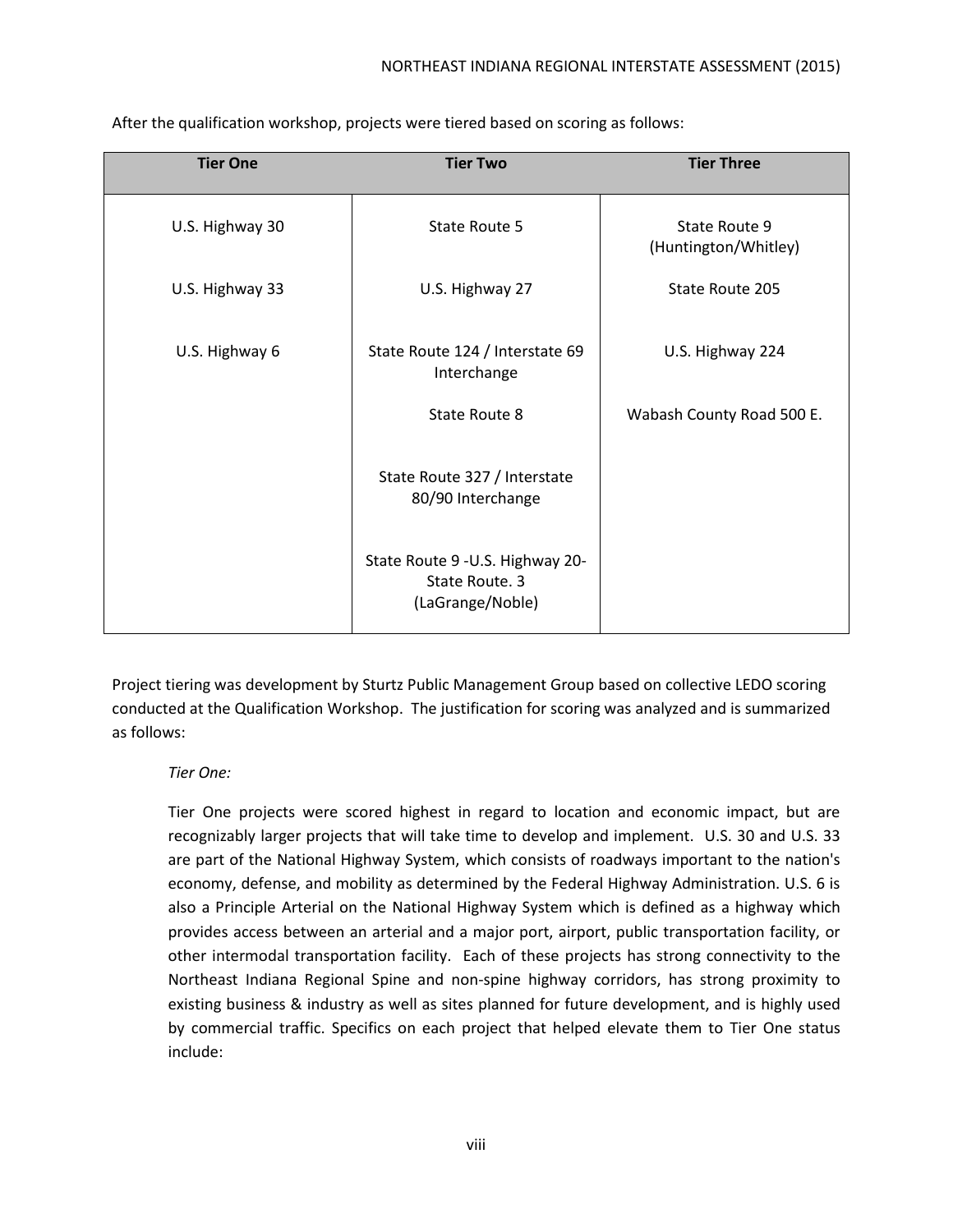#### **U.S. Highway 30:**

› The improvement of this corridor to a full access controlled freeway was identified as a Tier 2 strategic priority by the State of Indiana Governor's Blue Ribbon Panel Commission in 2014. This corridor is a connector between Fort Wayne, IN and Chicago, IL. The corridor also passes through the Orthopedic Industry concentration located in Warsaw, IN. It has been identified by the State for future study.

› There is momentum between the Northeast Indiana Regional Partnership and Orthoworx to increase awareness of the project.

#### **U.S. Highway 33:**

› A need has been identified to improve a series of projects including: State Route 5, U.S. Highway 33, and U.S. Highway 27 to provide a collectively improved connection of corridors from the Michigan line in LaGrange, IN to Richmond, IN. Other U.S. highways in the Northeast Indiana region include: I-69 (which cuts from the northeast corner of the region to the southwest corner), and Interstate 80/90, U.S. 30, U.S. 6 and U.S. 24 (which cut east to west throughout the region). There is the need for a safe, improved route from the northwest corner of the region to the southeast. U.S. 33 would be the backbone of the Northwest – Southeast Corridor Connection improvements.

› This corridor includes four of the ten counties in the Northeast Indiana region (Noble, Whitley, Allen, Adams).

› This highway connects the South Bend metropolitan area to the Fort Wayne metropolitan area and is a connecting highway for the RV industry in LaGrange & Elkhart Counties south to Indianapolis, IN via Interstate 69 and Richmond, IN via U.S. 27.

› The highway is perceived to be unsafe due to lack of shoulders as well as vertical and horizontal geometrics.

### **U.S. Highway 6:**

› This highway is one of a few highways in Indiana (all of which are in the northern part of the state) designated as a heavy highway. Across the U.S., the highway system standard is up to 80,000 lbs. U.S. Highway 6 in Northeast, IN can have up to 134,000 lbs. The highway is a key transport for steel between the Chicago Il. & Gary, IN area and Steel Dynamics in Butler, IN.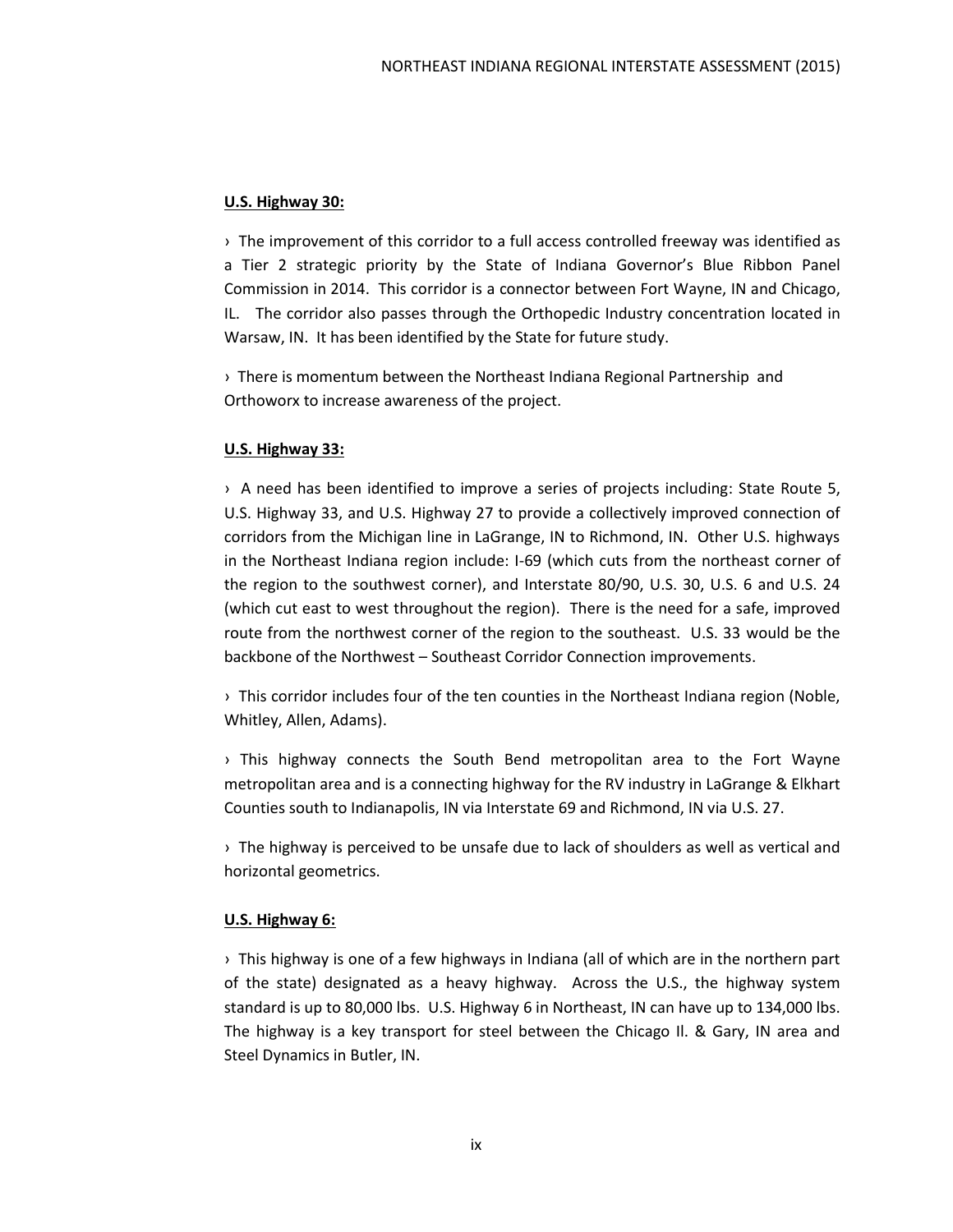› Proposed improvements would go beyond Northeast Indiana and would extend from Nappanee, IN in Elkhart County through the City of Ligonier, City of Kendallville, and the Town of Corunna to I-69 in DeKalb County. The western portion of the project area is perceived to be unsafe due the presence of both commercial truck traffic and Amish buggies where the highway is narrow and lacks adequate shoulders.

#### *Tier Two*

Tier Two projects fall into one or more of three categories: 1) Part of the Northwest/Southeast Corridor Connection, 2) Projects that could be easily implemented and would have impact on significant/growing industry - "Low Hanging Fruit" and 3) Big Picture Projects. Specifics on Tier Two projects include:

#### **State Route 5:**

› Improvements along State Route 5 would extend from the Michigan/Indiana State Line through Shipshewana to Ligonier, Indiana at the intersection with U.S. Highway 33. This highway is the northern leg of the Northwest/Southeast Corridor Connection.

› State Road 5 would include new alignment or improved alignment along an existing county road to connect State Road 120 to Interstate 80/90 as well as an interchange at the 80/90 Toll Road. This would provide improved access for the RV Industry in Topeka and the tourism industry in Shipshewana.

### **U.S. Highway 27:**

› U.S. Highway 27 improvements would extend south from Monroe, IN to the southern Adams County line near Geneva, IN. This would also include the extension on to Richmond and would be the southern leg of the Northwest/Southeast Corridor Connection.

› U.S. Highway 27 is part of the National Highway System. Roadway conditions are not up to National Highway System Standards. Amish buggies in Berne and Geneva have added to the deterioration of the roadway.

› The project has already received some level of study from INDOT in 2006 and representatives from Adams, Jay, and Randolph Counties have discussed the project.

#### **State Route 124 - Interstate 69 Interchange:**

› Significant truck traffic is being generated, and is continuing to grow at the Bluffton Industrial Park. These trucks mostly connect to Interstate 69. This project would provide direct access to the City of Bluffton and additional access for economic opportunities in Huntington County.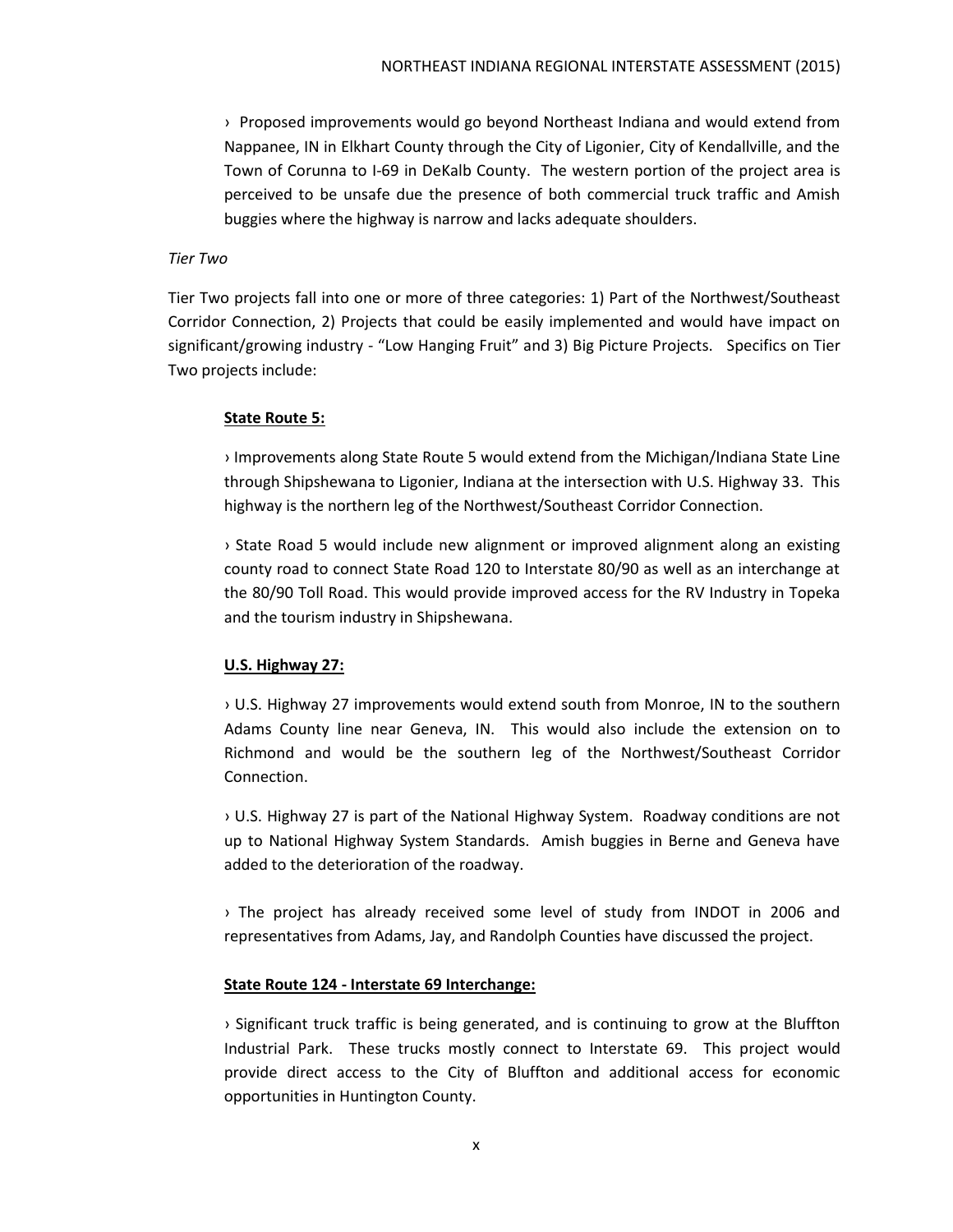#### **State Route 8:**

› The State Road 8 project is the smallest, least expensive project of those evaluated, yet has a strong proximity to existing businesses and highway connections.

› Improvements have already been made from DeKalb County Road 15 near the Wal-Mart Distribution Center to Interstate 69 to the east. This project would involve picking up where improvements left off at DeKalb County Road 15 to State Road 3 to the west. The result would be an improved corridor from State Road 3 in Avilla, IN through Garrett, IN to I-69 in Auburn, IN.

#### **State Route 327- Interstate 80/90 Interchange:**

› This project involves a new interchange along Interstate 80/90 at the intersection with State Route 327 in Orland. The longest stretch along the Indiana Toll Road without an interchange is 23 miles from State Route 9 north of the Town of LaGrange (Exit 121) to Fremont, Indiana (Exit 144). This interchange would approximately be located at mile 135.

› While the project doesn't have strong proximity to existing business, the big picture opportunity exists for future site development along this significant transportation corridor.

› Preliminary study has been completed by Trine Engineering students.

#### **State Route 9 -U.S. Highway 20- State Route 3:**

› This route is currently designated to have a 90,000 lb. weight limit which is higher than the 80,000 lb. standard. The region should investigate the strategic opportunity of increasing the weight limit to 134,000 lbs. This would enable more freight from Michigan which allows up to 164,000 lbs. on 11 axles to connect to U.S. Highway 6 which allows for up to 134,000 lbs.

#### *Tier Three*

Tier Three projects are deemed to be important to the region, but need more development and/or support. These projects include the following:

#### **State Route 9 (Huntington / Whitley):**

› This project would connect U.S. 24 improvements near Huntington to future U.S. 30 improvements near Columbia City. It would also connect Orthopedic related industry in Huntington, IN to Warsaw, IN. Overall project improvements are desired from Marion,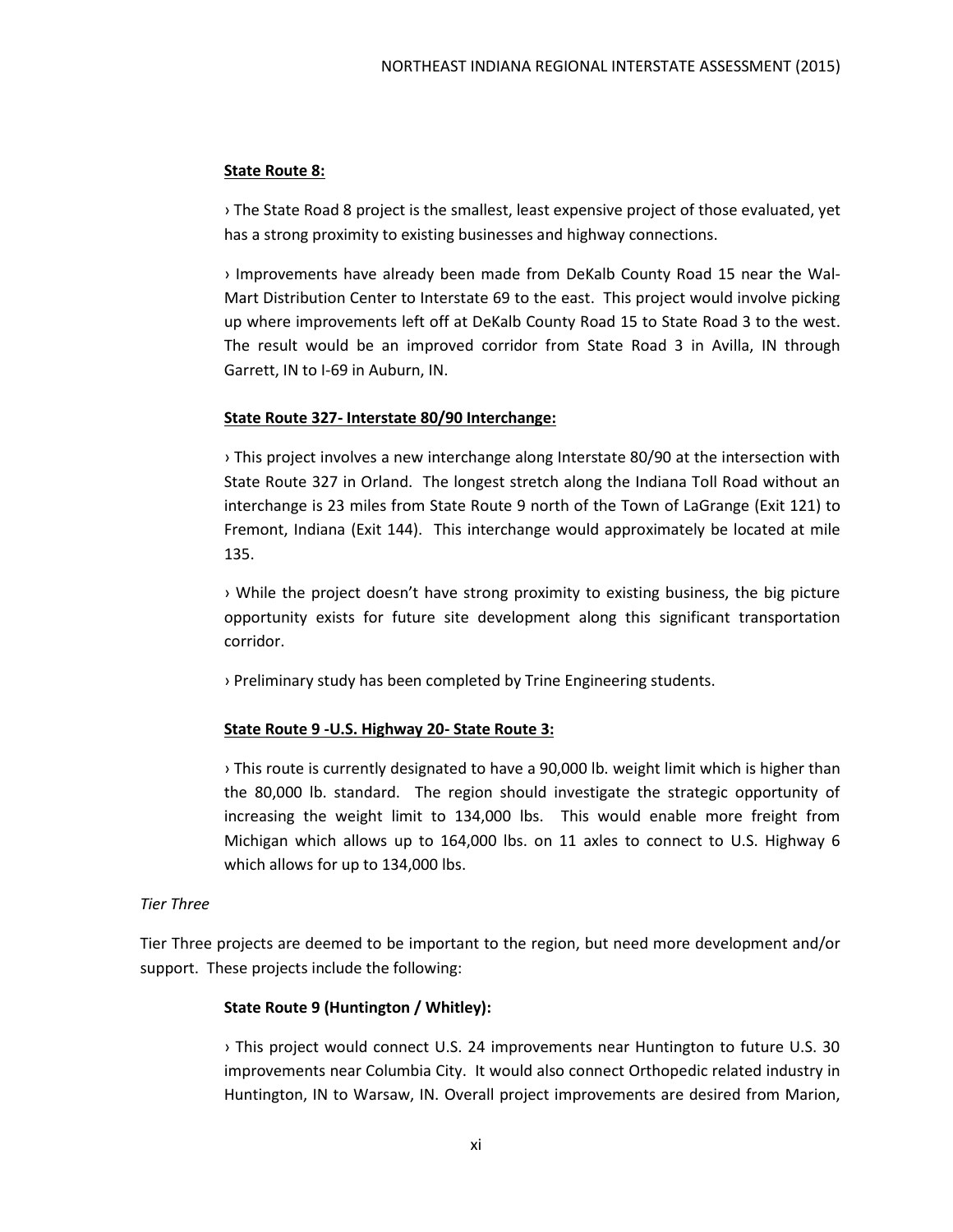IN to the Indiana/Michigan state line and could even extend down to I-74 southeast of Indianapolis.

#### **State Route 205:**

› This project would make improvements within four counties (Whitley, Noble, Allen, and DeKalb). It serves as a connection between U.S. 30 in Columbia City and Interstate 69 near Auburn that avoids Fort Wayne traffic.

### **U.S. Highway 224:**

› This project would improve the highway from Interstate 69 in Markle, IN and near Huntington, IN to U.S. 27 in Decatur, IN. Connectivity would be enhanced for trucks travelling from I-69 over to Ohio, thus avoiding Fort Wayne traffic.

#### **Wabash County Road 500 E.:**

› This project would improve a County Road in Wabash that connects to U.S. 24 and State Road 114. Midwest Poultry, a growing producer of eggs for Kroger is located along this corridor.

#### **Recommendations**

The following recommendations are being made to further the goal of enhancing interstate access within the Northeast Indiana Region. These recommendations can be used to advocate for the strategic investment of resources by leveraging the collaboration and information gained through the 2014 Northeast Indiana Regional Interstate Assessment process.

- 1. Continue to generate awareness and excitement toward the development of a full-access controlled freeway along U.S. 30.
	- Continue collaborative efforts with Orthoworx regarding awareness and education efforts evolving to increased advocacy and alignment of project champions.
	- Monitor and advocate for progress toward INDOT study of the corridor.
	- Advocate for an expanded look at including some level of improvement east of Fort Wayne to the Ohio line to ensure continuity to an improved corridor between the states.
- 2. Advocate for a study of Northwest Southeast Corridor Connection projects comprised of State Route 5, U.S. Highway 33, and U.S. Highway 27.
	- Advocate for study to be completed by INDOT and/or private investment to better understand feasibility, cost, and phasing recommendations.
	- Convene project champions and private sector representatives to develop a formalized group to promote the collective projects.